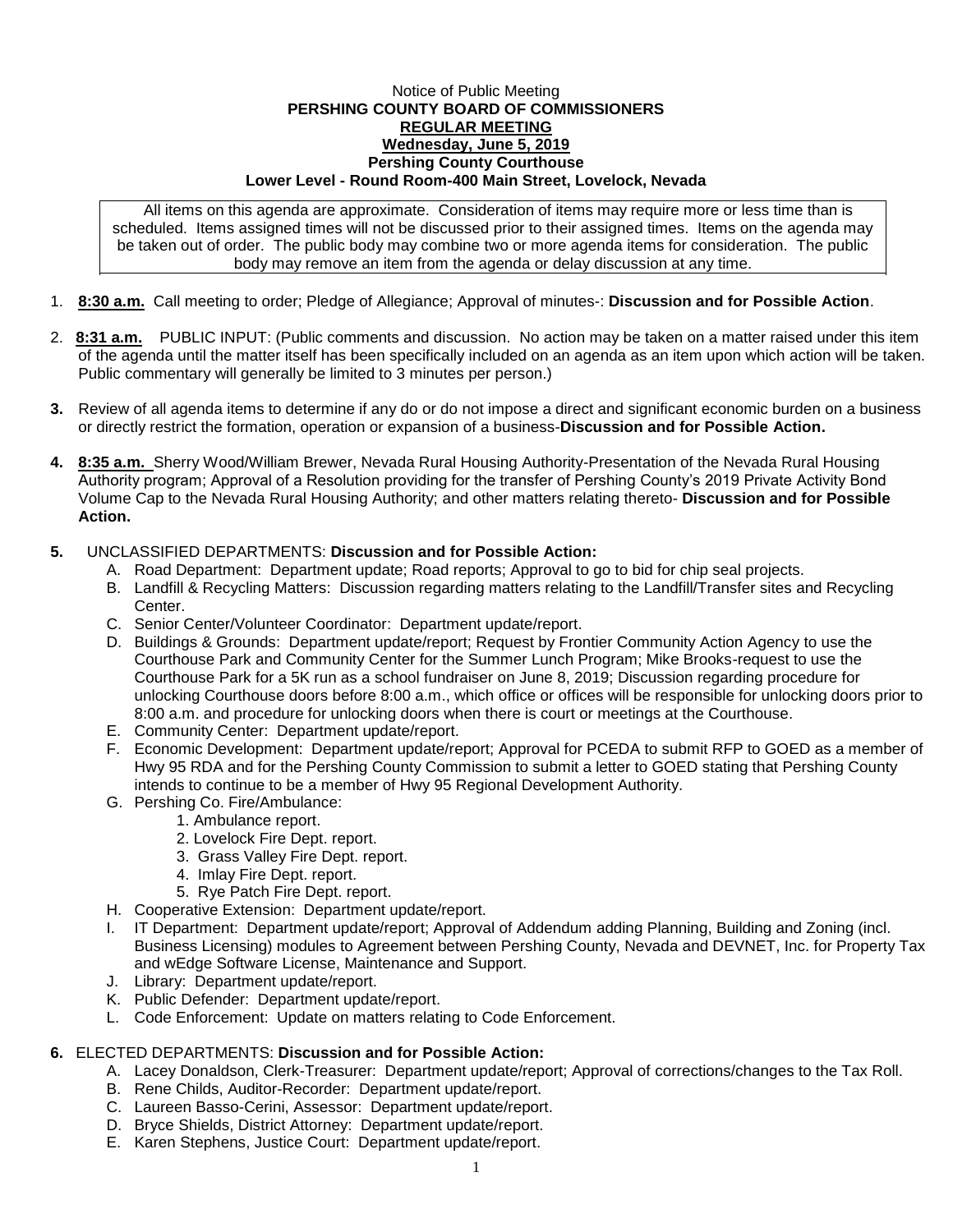- F. Jerry Allen, Sheriff: Update/report on matters relating to the Pershing County Sheriff's Office.
- 7. Update on progress of site location, design, funding, amenities and construction of future Law Enforcement Center-**Discussion and for Possible Action**.
- 8. Proclamations and Awards: **Discussion and for Possible Action**-(The Pershing County Board of Commissioners may make a Proclamation or present a service or other award on behalf of the County) Years of Service Certificate/pin-Jerry Reid (15).
- 9. Derby Field Airport: Update on matters relating to the Derby Field Airport.
- 10. Board Appointments: Wildlife Advisory Board; Grass Valley Advisory Board; Volunteer Advisory Board; Board of Equalization; Museum Board; Recreation Board, TV Advisory Board, 911 Committee - **Discussion and for Possible Action**.
- 11. **10:00 a.m.** PLANNING & BUILDING DEPARTMENT/IMLAY WATER SYSTEM MATTERS: Update on matters relating to the department.
- 12. 2019 Legislative updates; Update on matters relating to the 2019 Legislative Bill Draft Requests- **Discussion and for Possible Action.**
- 13. Update on matters relating to the Pershing County Economic Development and Conservation Act- **Discussion and for Possible Action.**
- 14. **10:15 a.m.** Amendment to the First reading of a proposed amendment to the Chapter 302 and Chapter 304 of the Pershing County Development Code to authorize wine manufacturing as an allowed use, subject to a special use permit, in the following regulatory land use district: Low Density Rural, Medium Density Rural, Low Density Suburban, Agricultural-Mining-Recreation, General Rural, General Rural Non-Agricultural Reserve.
- 15. Kristoffer Fischer-Enterprise Fleet Management-review proposal to provide vehicle fleet management services for Pershing County- **Discussion and for Possible Action**.
- 16. Litigation Meeting.
- 17. Report from Legal Counsel.
- 18. Report from Administrative Assistant-County Commissioner's Office.
- 19. Items for future agendas-**Discussion and for Possible Action.**
- 20. Correspondence.
- 21. **11:00 a.m.** The Board of County Commissioners may meet in a closed labor session pursuant to NRS 288.220 to meet with the County's labor representative regarding labor negotiations.
- 22. Matters of the Board for Discussion.

Board Member reports. Board Liaison reports. (Nevada Works, Safety, Hospital Board, Emergency Management, Cemetery, Recreation Board, WNDD, Pe. Co. Economic Dev./ , Community Center, Airport Advisory Board; Museum Advisory Board, Library Board, Senior Center Advisory Board, Central Nevada Water Authority, Planning Board, Broadband Advisory Board, 911 Committee, Solid Waste Management Recycling Advisory Board, Pe. Co. Volunteer Advisory Board, T. V. Board, Frontier Coalition, Humboldt River Water Basin Authority.)

- 23. PUBLIC INPUT: (Public comments and discussion. No action may be taken on a matter raised under this item of the agenda until the matter itself has been specifically included on an agenda as an item upon which action will be taken. Public commentary will generally be limited to 3 minutes per person.)
- 24. Approval of Vouchers- **Discussion and for Possible Action**.